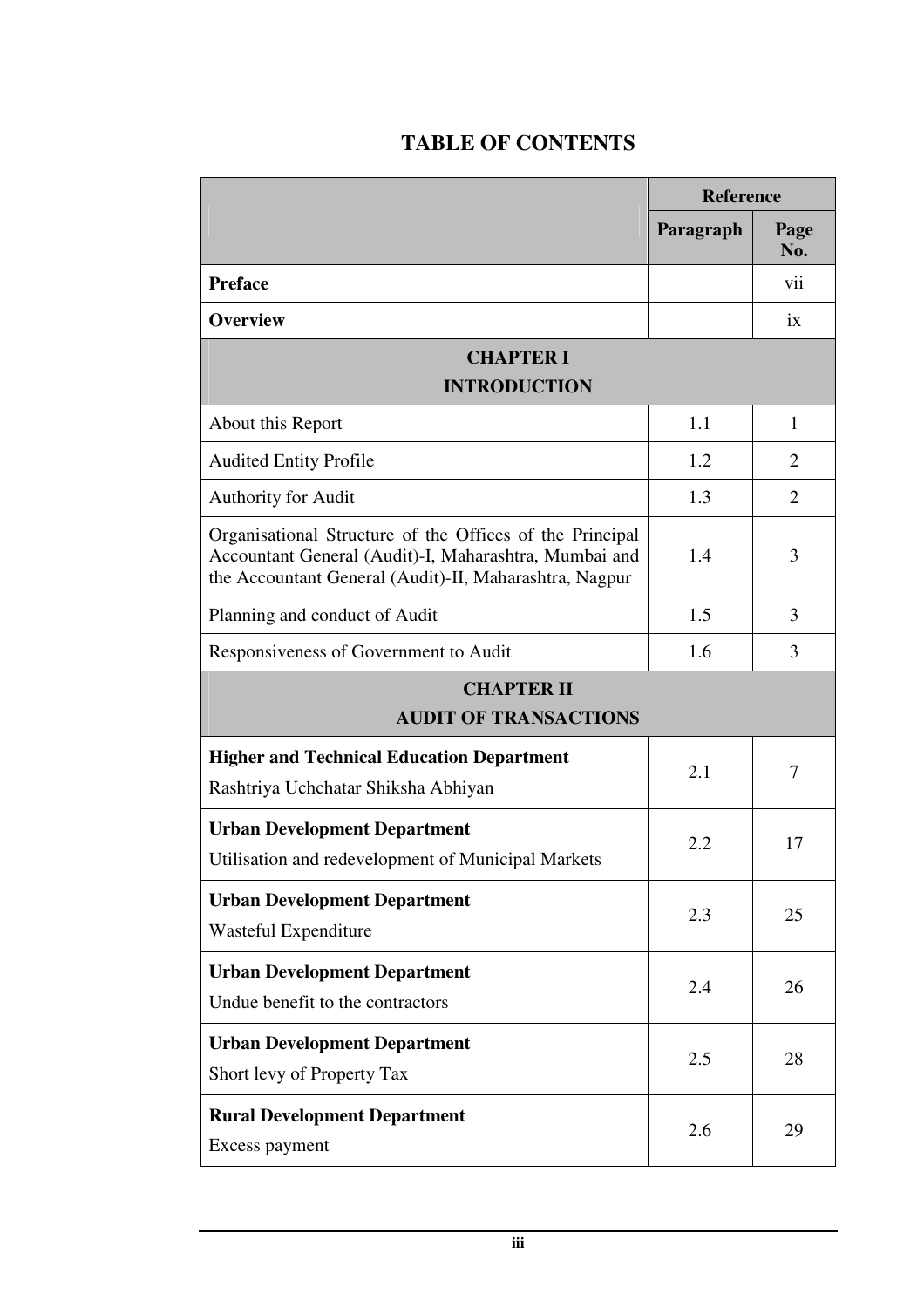| <b>Water Resources Department</b><br>Blocking of fund                                       | 2.7  | 31 |
|---------------------------------------------------------------------------------------------|------|----|
| <b>Social Justice and Special Assistance Department</b><br>Non-recovery of outstanding loan | 2.8  | 33 |
| <b>Social Justice and Special Assistance Department</b><br>Unfruitful expenditure           | 2.9  | 35 |
| <b>Housing Department</b><br>Idle expenditure                                               | 2.10 | 37 |
| <b>Co-operation, Marketing and Textile Department</b><br>Avoidable payment                  | 2.11 | 38 |
| <b>Soil and Water Conservation Department</b><br>Unfruitful expenditure                     | 2.12 | 39 |